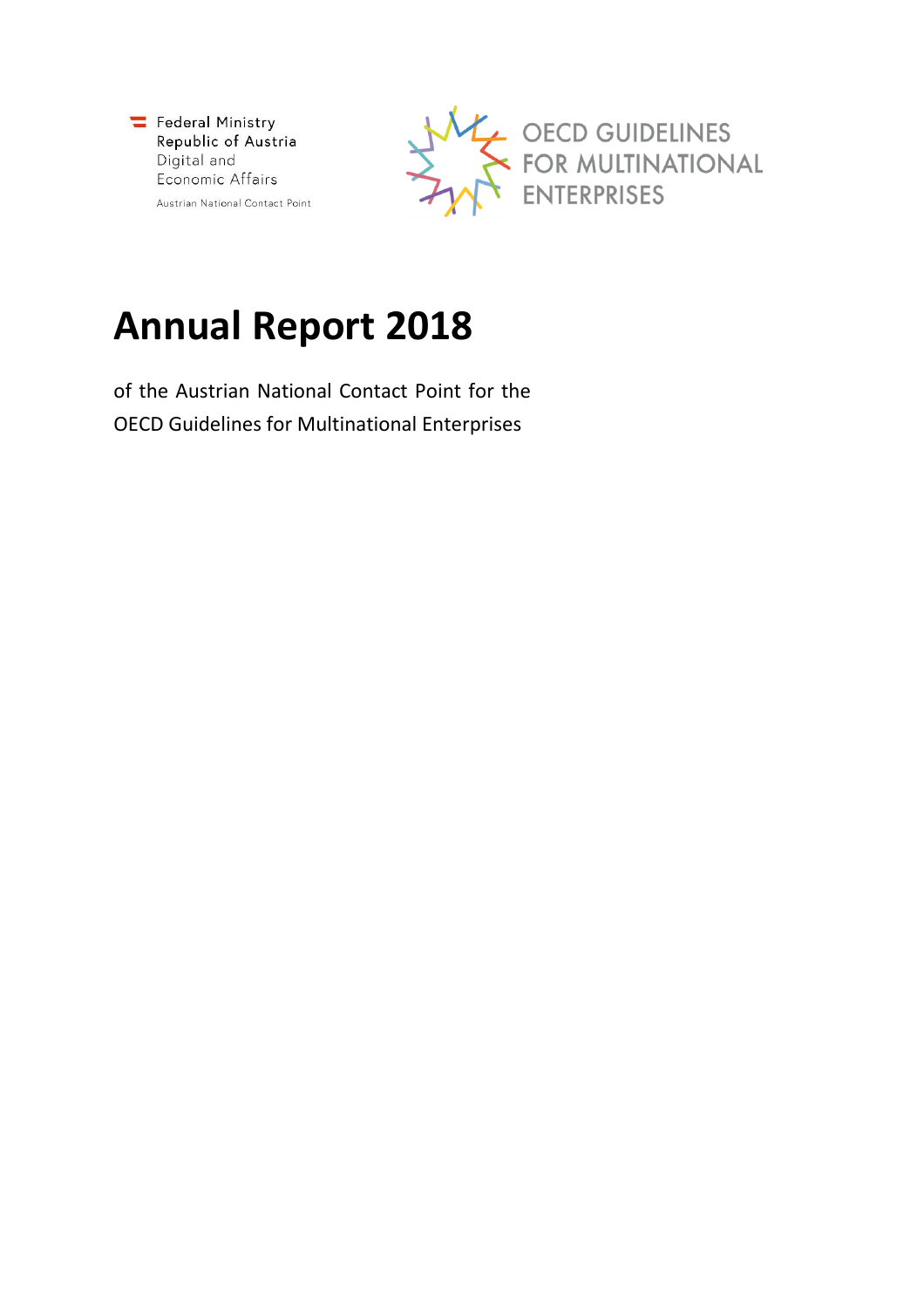Media owner and publisher: Federal Ministry for Digital and Economic Affairs Stubenring 1, A-1010 Vienna Vienna, 6. Dezember 2019

#### **Copyright and liability:**

Partial reproduction permitted only when source is stated; no other rights are granted except with the Media Owner's prior written consent.

All information in this publication has been carefully checked but is nevertheless given without any guarantee, and neither the Federal Ministry for Digital and Economic Affairs nor the Author shall be liable. Legal information constitutes the Author's opinion and does not anticipate any judgment of independent courts.

Responses to this publication should be addressed to: [ncp-austria@bmdw.gv.at](mailto:ncp-austria@bmdw.gv.at)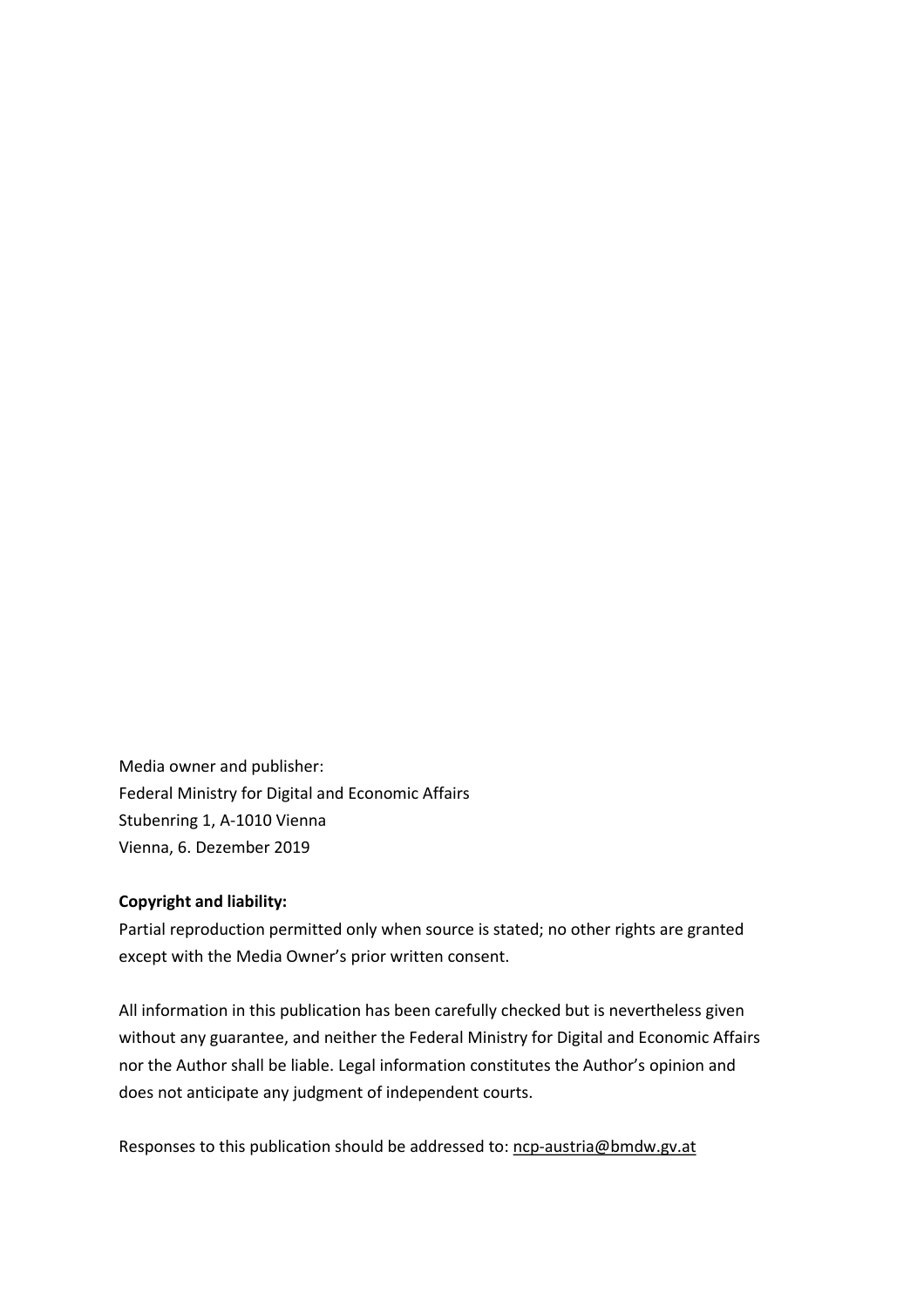## Content

| Leaflet on the OECD Guidelines for Multinational Enterprises 11 |
|-----------------------------------------------------------------|
|                                                                 |
|                                                                 |
| 3.2 NCP exchange meetings and international conferences 12      |
|                                                                 |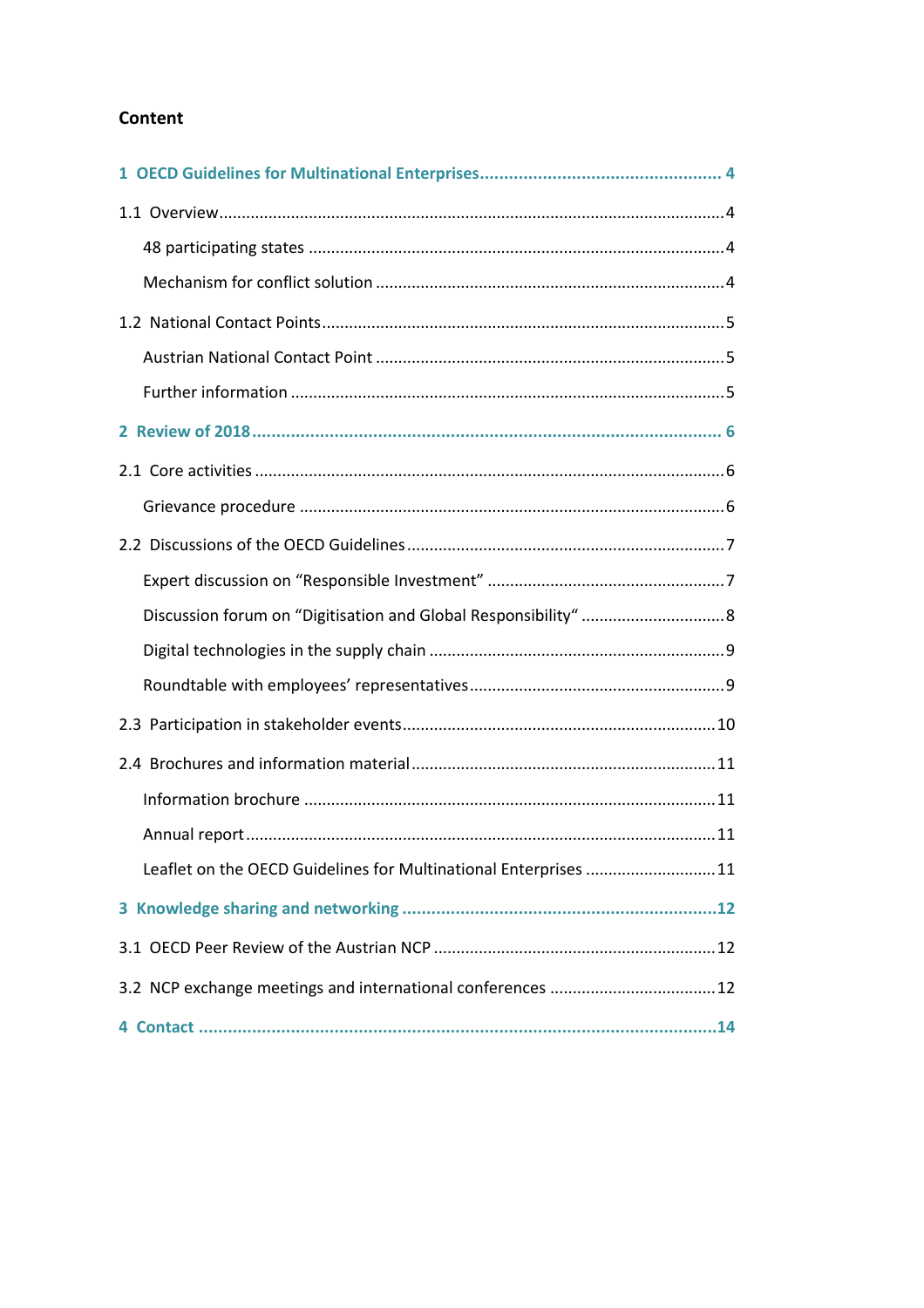# <span id="page-3-0"></span>1 OECD Guidelines for Multinational Enterprises

Sustainability in thought and action is natural for many Austrian enterprises. It is a driver for innovation and greater competitiveness of the Austrian economy in a global market. Against the background of ever more complex value creation chains the OECD Guidelines for Multinational Enterprises constitute an effective tool to understand and manage risks in important areas of corporate responsibility along the entire value creation chain.

## <span id="page-3-1"></span>**1.1 Overview**

The OECD Guidelines are the broadest tool to foster responsible business conduct in international business relations. They comprise recommendations with regard to information disclosure, human rights, employment, environment, the fight against corruption, consumer protection, science and technology, competition and taxation.

The OECD Guidelines help ensure that the UN's Global Goals for Sustainable Development will not be subverted by negative effects on the society and environment ("do no harm"). They facilitate the creation of equal competitive terms in the international market and they should foster a dialogue on corporate responsibility between stakeholders.

#### <span id="page-3-2"></span>**48 participating states**

All 36 OECD member states plus Argentina, Brasil, Colombia, Costa Rica, Egypt, Jordan, Kazakhstan, Morocco, Peru, Romania, Tunesia and Ukraine have committed themselves to foster and implement the principles and measures of responsible business conduct as described in the OECD Guidelines.

#### <span id="page-3-3"></span>**Mechanism for conflict solution**

The OECD Guidelines are the only multinational instrument for responsible business conduct that have an integral dispute settlement mechanism. National Contact Points in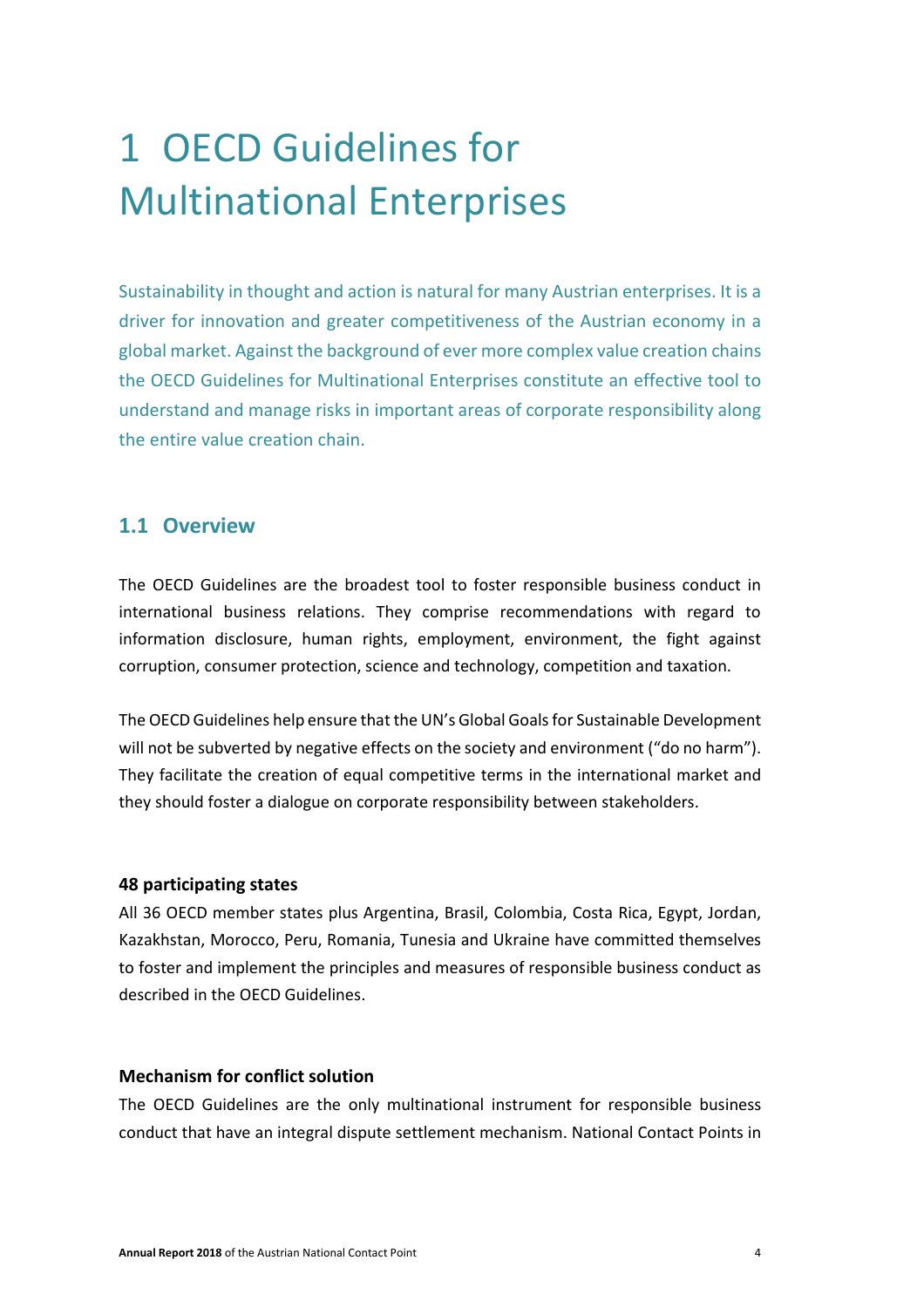the member states offer a platform for out-of-court mediation and conciliation for grievances regarding complaints involving non-compliance with the OECD Guidelines.

## <span id="page-4-0"></span>**1.2 National Contact Points**

#### <span id="page-4-1"></span>**Austrian National Contact Point**

The Austrian National Contact Point is a stand-alone unit within Department III/6a at the Federal Ministry for Digital and Economic Affairs (BMDW). In its work, the Austrian NCP is assisted by a steering committee made up of representatives of ministries, chambers, interest groups and the public. It is chaired by the BMDW's representative.

The foreign trade strategy for 2018 pursued by the Austrian government uses the OECD Guidelines in its support of responsible business conduct (see the chapter on value-based foreign trade policy), emphasising the role of the Austrian NCP as a one-stop shop for responsible business conduct.

#### <span id="page-4-2"></span>**Further information**

Please find the contact information on all National Contact Points on the official website for the OECD Principles: mneguidelines.oecd.org.

For more information on the OECD Guidelines for Multinational Enterprises please go to:

- Business and Industry Advisory Committee to the OECD (BIAC) [www.biac.org](http://www.biac.org/)
- OECD Watch www.oecdwatch.org
- Trade Union Advisory Committee to the OECD (TUAC) [www.tuac.org](http://www.tuac.org/)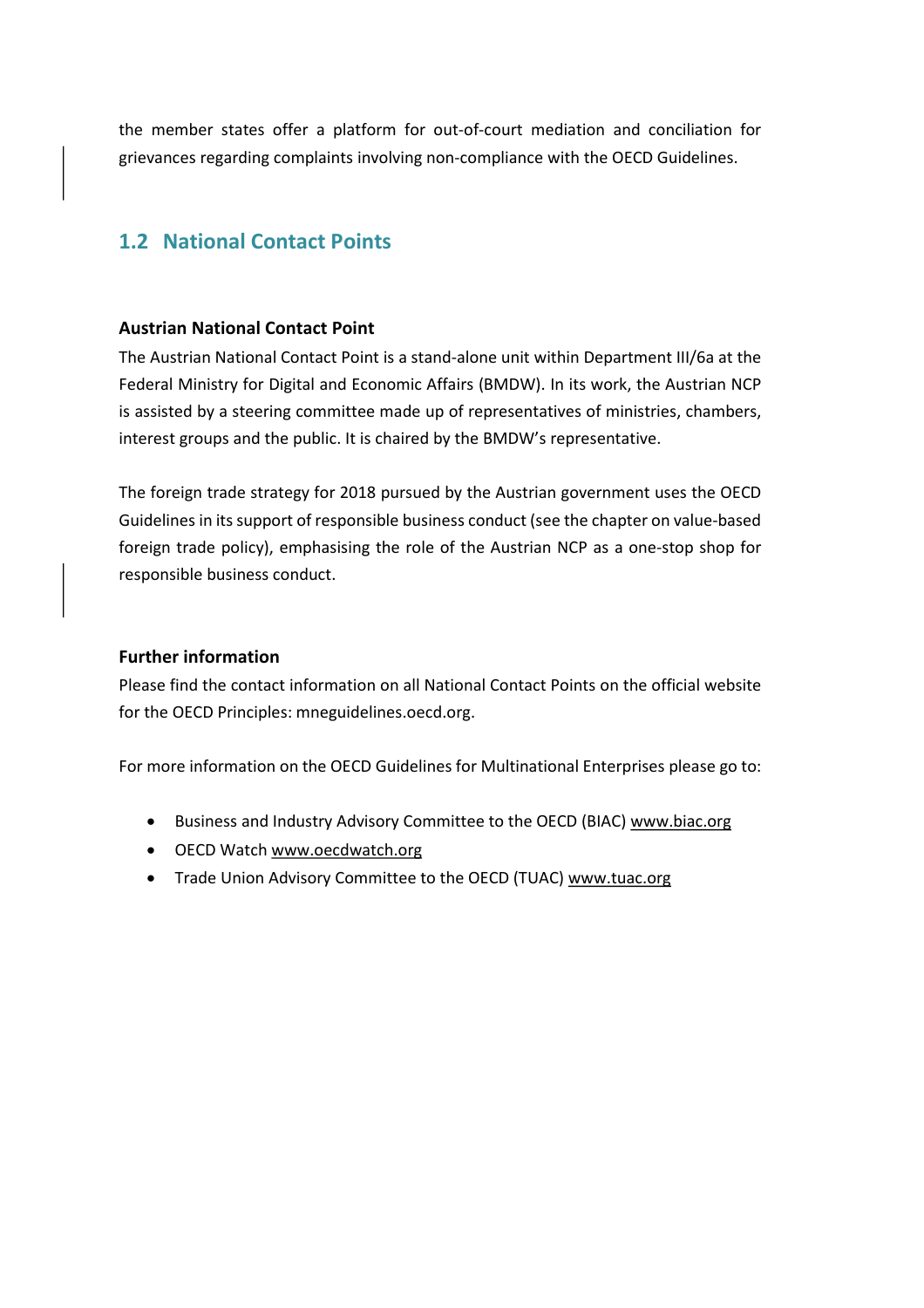## <span id="page-5-0"></span>2 Review of 2018

The Austrian NCP makes available information on the OECD Guidelines, organises discussion rounds and expert talks and proactively contributes to stakeholder events on responsible business conduct. Moreover, the Austrian NCP is open for enquiries regarding application and relevance of the OECD Guidelines and comments on such enquiries. In 2018, the Austrian NCP focused on informing new dialogue groups of the OECD Guidelines through events focused on the subject.

## <span id="page-5-1"></span>**2.1 Core activities**

#### <span id="page-5-2"></span>**Grievance procedure**

In 2018, the follow-up in the specific instance involving several NGOs and Andritz Hydro GmbH in a dispute over a hydropower project in Laos was concluded. The parties described the follow-up as constructive and valuable and declared their intention of continuing the dialog. The agreement made in 2017 provides for the parties to make joint efforts to improve the situation of the local population in the Mekong region, to carry out due diligence in accordance with the OECD Guidelines for future projects and to review associated entrepreneurial processes and standards. As agreed, the parties submitted follow-up declarations regarding the measures taken by them. The follow-up meeting took place at the BMDW on 6 September 2018.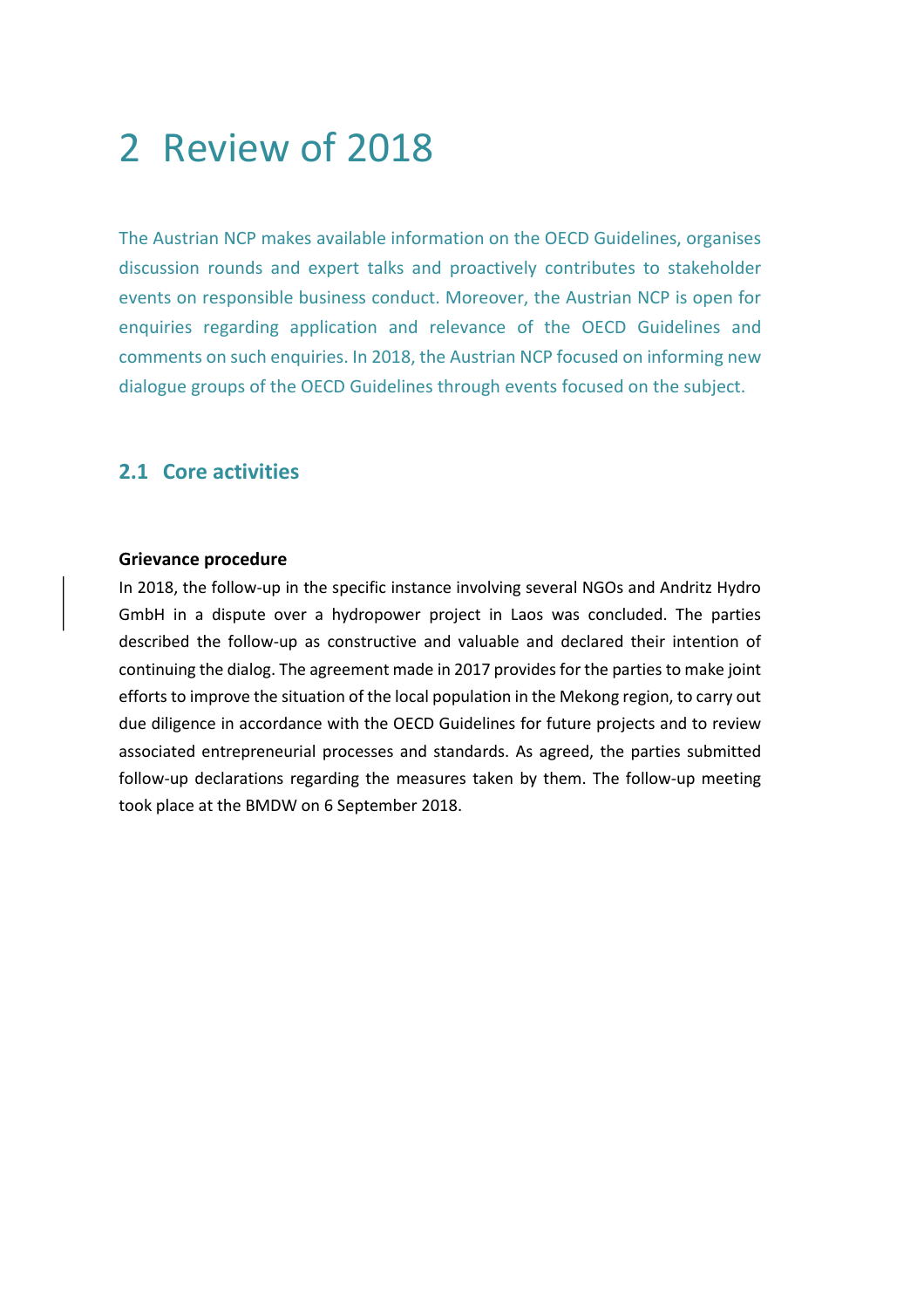## <span id="page-6-0"></span>**2.2 Discussions of the OECD Guidelines**

In 2018, the Austrian NCP organised a discussion forum on digitisation and global responsibility, an expert discussion for institutional investors and a roundtable with employees' representatives.

#### <span id="page-6-1"></span>**Expert discussion on "Responsible Investment"**

On 16 May 2018, the Austrian NCP joined forces with the BAWAG Group to invite representatives of the banking and financial industry to an expert talk designed to introduce the OECD recommendations on due diligence for institutional investors and to discuss the challenges involved in identifying how to control non-financial risks.

Following a welcome address by Iris Hammerschmid from the Austrian NCP and Enver Sirucic, CFO of the BAWAG Group, Barbara Bijelic, legal expert of the OECD Department for Responsible Business Conduct, presented recommendations on integrating human rights, employment and employment relationships, environment, the fight against corruption and consumer protection into the scope of the due diligence. Next, Bernhard Moitzi, head of the Non-Financial Risk Department at the BAWAG Group, described the challenges and methods of handling non-financial risks within the BAWAG Group.



Expert discussion on responsible business conduct based on the OECD Guidelines for representatives of the banking and financial sector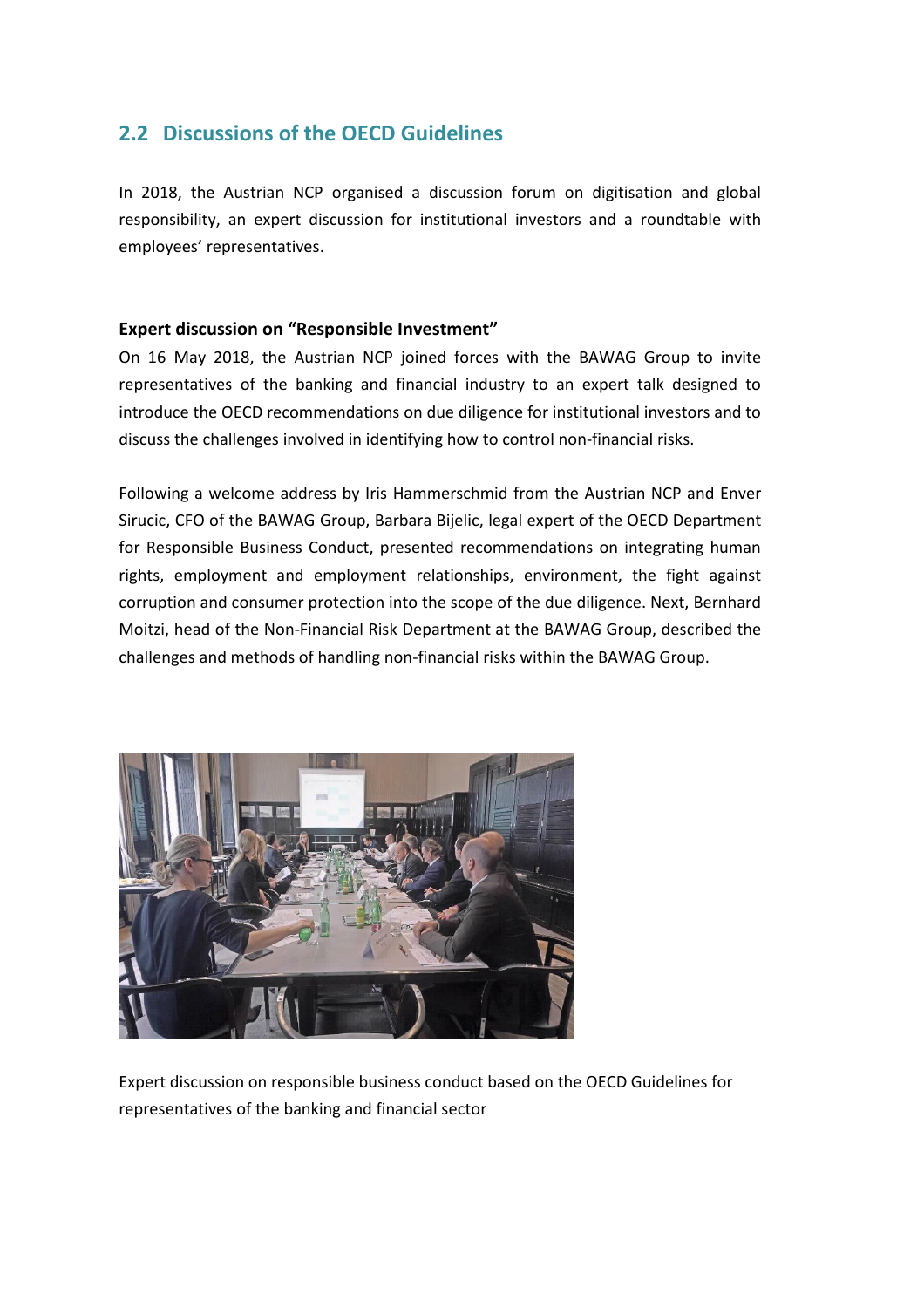## <span id="page-7-0"></span>**Discussion forum on "Digitisation and Global Responsibility"**

Blockchain, the Internet of Things and big data are considered game changers for more transparency and flexibility in the supply chain. Consequently, the discussion forum held by the Austrian NCP at the headquarters of the Federation of Austrian Industries on 11 June 2018 focused on the extent to which ongoing digitisation can improve transparency and responsibility within global supply chains.

In his welcome address, Christian Friesl, head of the Department of Education and Society at the Federation, emphasised that transparency has become a key element in global supply chains. Bernadette Marianne Gierlinger, head of the Centre for Foreign Trade Policy and European Integration at the BMDW, informed those present that the OECD Guidelines will take a major role in the Foreign Trade Strategy for 2018.



Discussion on the potential offered by digital technologies in implementing responsibility and transparency in global supply chains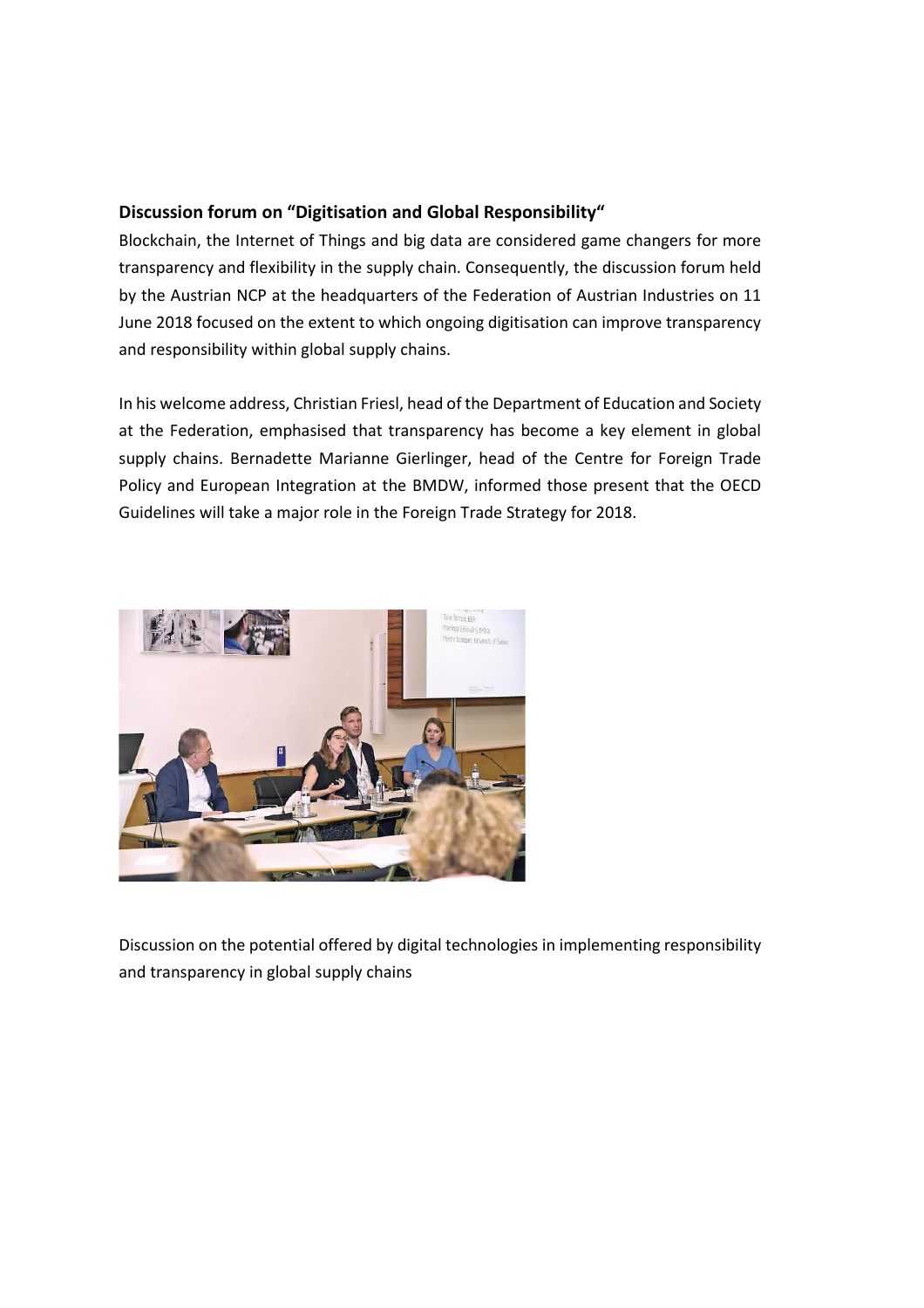#### <span id="page-8-0"></span>**Digital technologies in the supply chain**

Participants in the subsequent discussion were Martin Schleper, Sustainable Operations Manager of the University of Sussex, Tara Norton, Managing Director of BSR, an international business consultancy, Michaela Kegel from the Compliance und Sustainability Services at KPMG, and Manfred Schekulin, head of the Export and Investment Policy Department at the BMDW and chair of the OECD Investment Committee.

Sustainability problems typically occur at the start of the supply chain, but businesses frequently need to trust in information by their direct suppliers, as Martin Schleper noted with regard to the problem of inadequate visibility. Many businesses are testing digital technologies and their use to obtain evidence that their supply chains are free of forced labour and corruption, according to Tara Norton, Managing Director of BSR, who pointed out examples such as a joint venture between Maersk, a Danish logistics and transport business, and IBM, the "From Bean to Cup" project at Starbucks and a project by Unilever and Sainsbury, a British supermarket chain, involving tea growers in Malawi.

According to Manfred Schekulin, it is impossible to reach sustainability goals without digitisation. Michaela Kegel noted that digitisation can help to structurally process standards such as the OECD Guidelines and predict political or labour-law risks by the use of algorithms. Nevertheless, debaters agreed that digital applications cannot substitute decision-making and trusting in the truth of information.

#### <span id="page-8-1"></span>**Roundtable with employees' representatives**

On 8 October 2018, the Austrian NCP invited employees' representatives from internationally operating Austrian companies to an exchange of experience. Iris Hammerschmid from the Austrian NCP, Felix Hadwiger, co-publisher of "Menschenrechte in Unternehmen durchsetzen", and Sabine Bauer, deputy chair of the supervisory board and chair of the European Works Council of Adidas AG, described strategies and tools for workers' participation and discussed with the round of 15 participants how employees share global business responsibility. Employees' representatives can actively support their company's risk management by informing it of abuses; they can be included in drafting a code of conduct or in stakeholder dialogues, and they can provide the impetus for companies to advocate an international framework or join a global framework agreement in which they are accorded a specific role, as Felix Hadwiger said in describing concrete options for co-participation.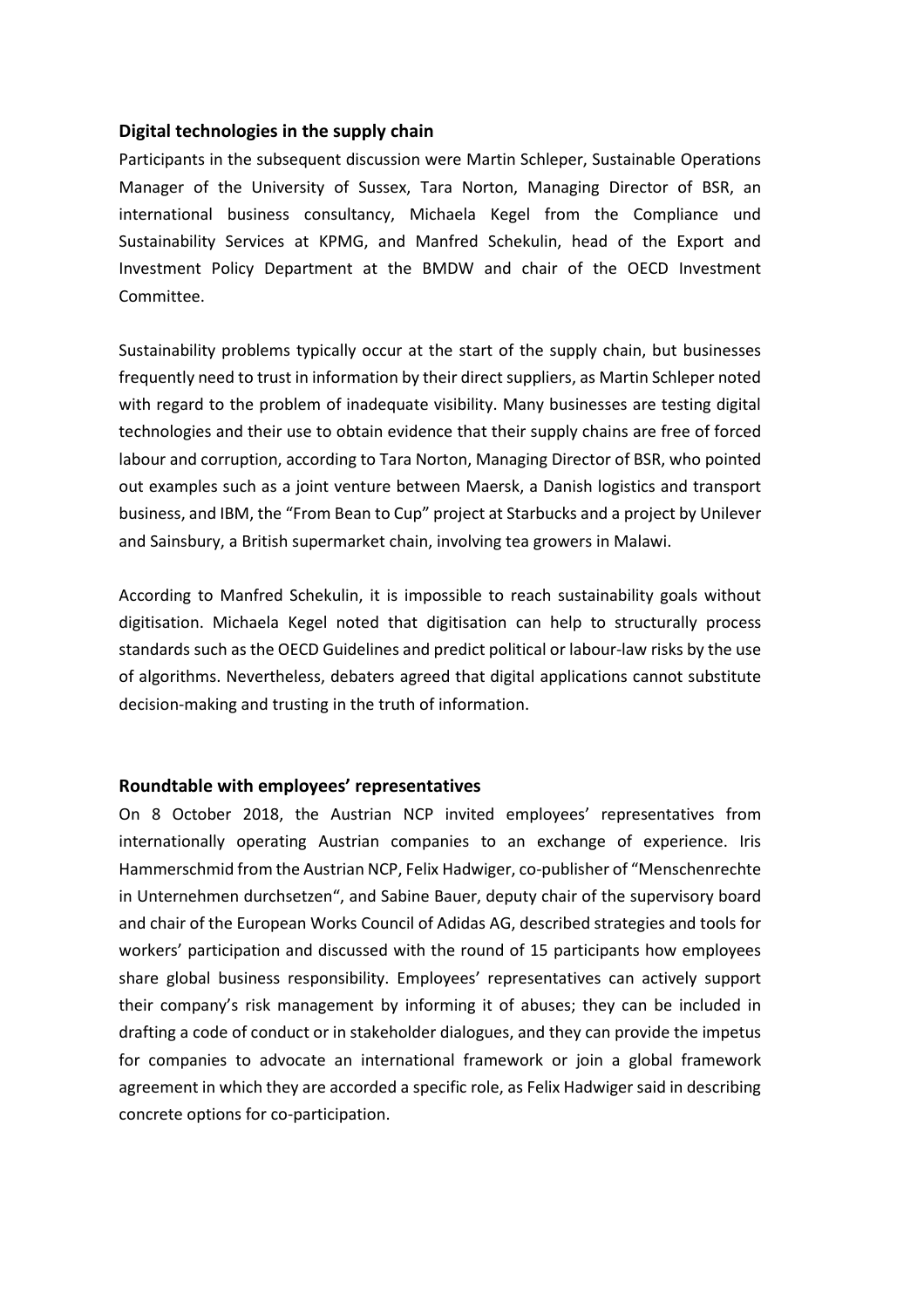

Roundtable with workers' representatives on co-designing global responsibility

## <span id="page-9-0"></span>**2.3 Participation in stakeholder events**

The Austrian NCP furnished information on the OECD Guidelines and the dispute settlement mechanism at the following stakeholder events:

- meeting of the Joint Albanian and Austrian Commission in Vienna on 11 April 2018,
- visit of a Chinese delegation of government representatives in Vienna on 28 May 2018,
- lecture on OECD Guidelines to the Austrian Women's International Law Network (GöV) in Vienna on 12 November 2018.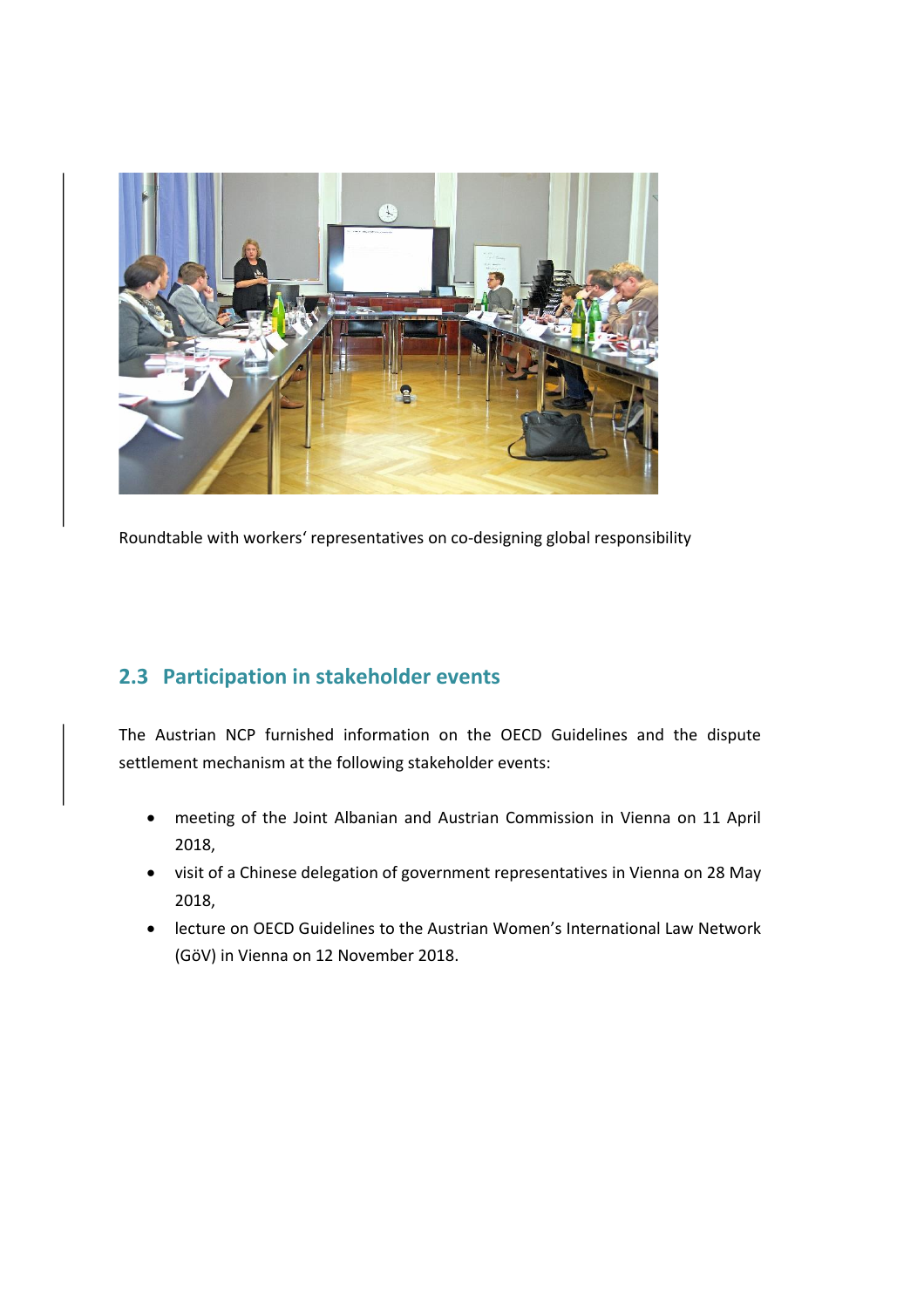## <span id="page-10-0"></span>**2.4 Brochures and information material**

#### <span id="page-10-1"></span>**Information brochure**

The brochure on "The Austrian National Contact Point" provides information in German and English on the OECD Guidelines as well as on the responsibilities and activities of the Austrian NCP.

### <span id="page-10-2"></span>**Annual report**

Annual reports furnish an overview of the activities of the Austrian NCP and are published in German and English.

## <span id="page-10-3"></span>**Leaflet on the OECD Guidelines for Multinational Enterprises**

Basic information on the OECD Guidelines, the Austrian NCP and the grievance procedure is available in German and in English.

All materials can be ordered by free of charge from [ncp-austria@bmdw.gv.at](mailto:ncp-austria@bmdw.gv.at) or downloaded from [www.oecd-leitsaetze.at.](http://www.oecd-leitsaetze.at/)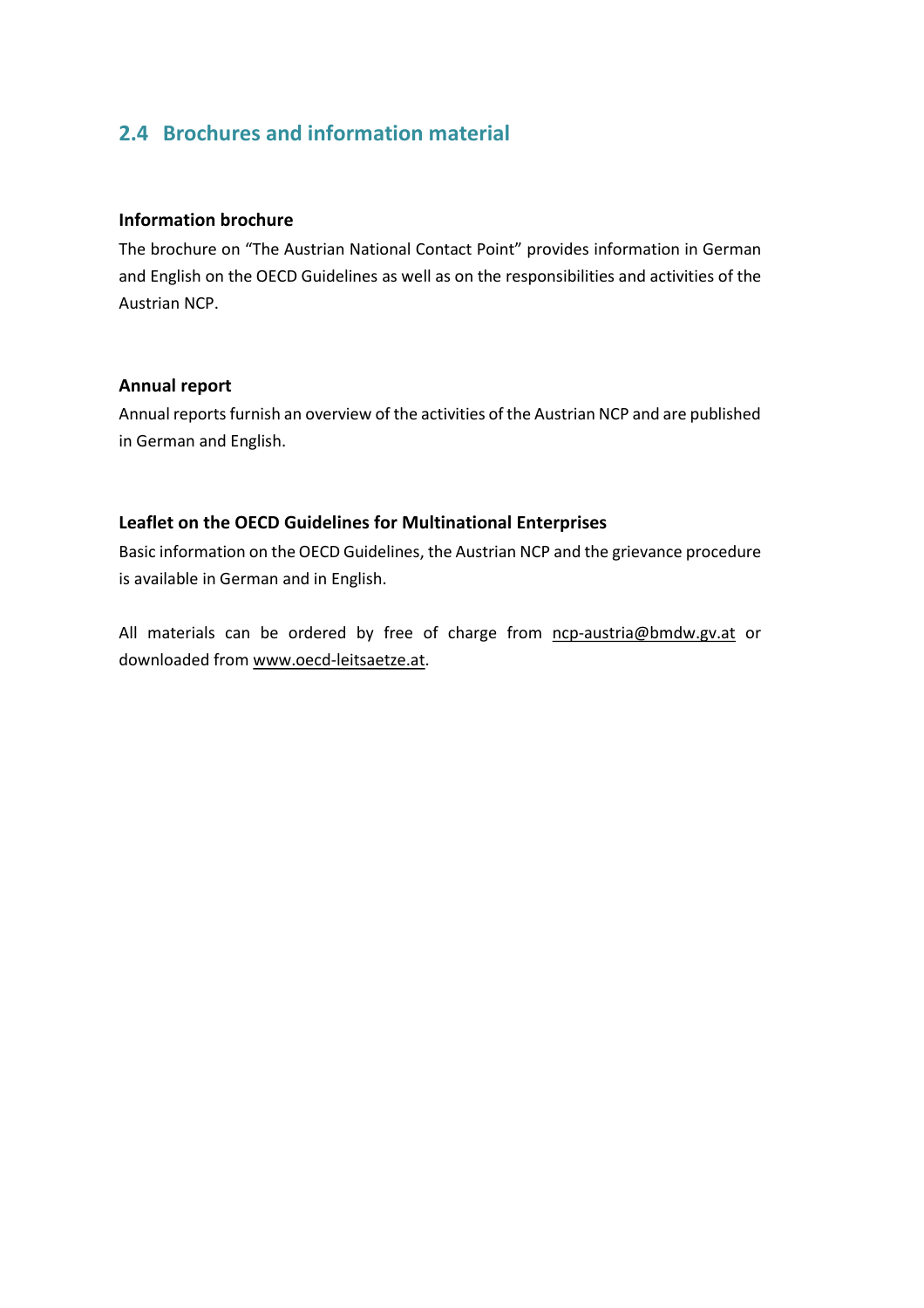# <span id="page-11-0"></span>3 Knowledge sharing and networking

Beyond its efforts to improve the visibility and effectiveness of the OECD Guidelines, the Austrian NCP participated in peer learning activities and other international exchange meetings.

## <span id="page-11-1"></span>**3.1 OECD Peer Review of the Austrian NCP**

The voluntary peer reviews, included in the Guidelines in 2011, aim to extend application of the OECD Guidelines and improve the work of the National Contact Points. Commenced in 2017, the peer review of the Austrian NCP was continued in 2018 and its findings were presented to the OECD Working Party on Responsible Business Conduct in December 2018. The expert competence evinced by the Austrian NCP and the scope of its activities to promote the OECD Guidelines were given their proper due. As a next step, the peer review of the Austrian NCP will be adopted by the OECD Investment Committee in March 2019 and published on the homepages of both OECD and BMDW.

## <span id="page-11-2"></span>**3.2 NCP exchange meetings and international conferences**

The Austrian NCP regularly participated in meetings of the OECD Working Party on Responsible Business Conduct and in meetings of the Network of National Contact Points. On 30 and 31 January 2018, the Austrian NCP was present at the OECD Forum on Due Diligence in the Garment and Footware Sector held in Paris. On 15 June 2018, the Austrian NCP participated in a workshop on responsible business conduct in the financial sector, organised by the Czech National Contact Point in Prague. On 20 and 21 June 2018, the Austrian NCP sent representatives to the Global Forum on Responsible Business Conduct in Paris. This event included lectures and discussions on due diligence and a responsible agricultural supply chain. The OECD Guidelines on due diligence were also the subject of an event on 10 September 2018, held by the Swiss NCP and the Global Compact Network Switzerland with Tyler Gillard, head of Sector Projects of the OECD's Responsible Business Conduct Unit, and the president of the Global Compact Network Switzerland, at which occasion the Austrian NCP chaired a workshop. On 9 and 10 October 2018, the Austrian NCP attended a peer learning event on grievance procedures of the Netherlands NCP in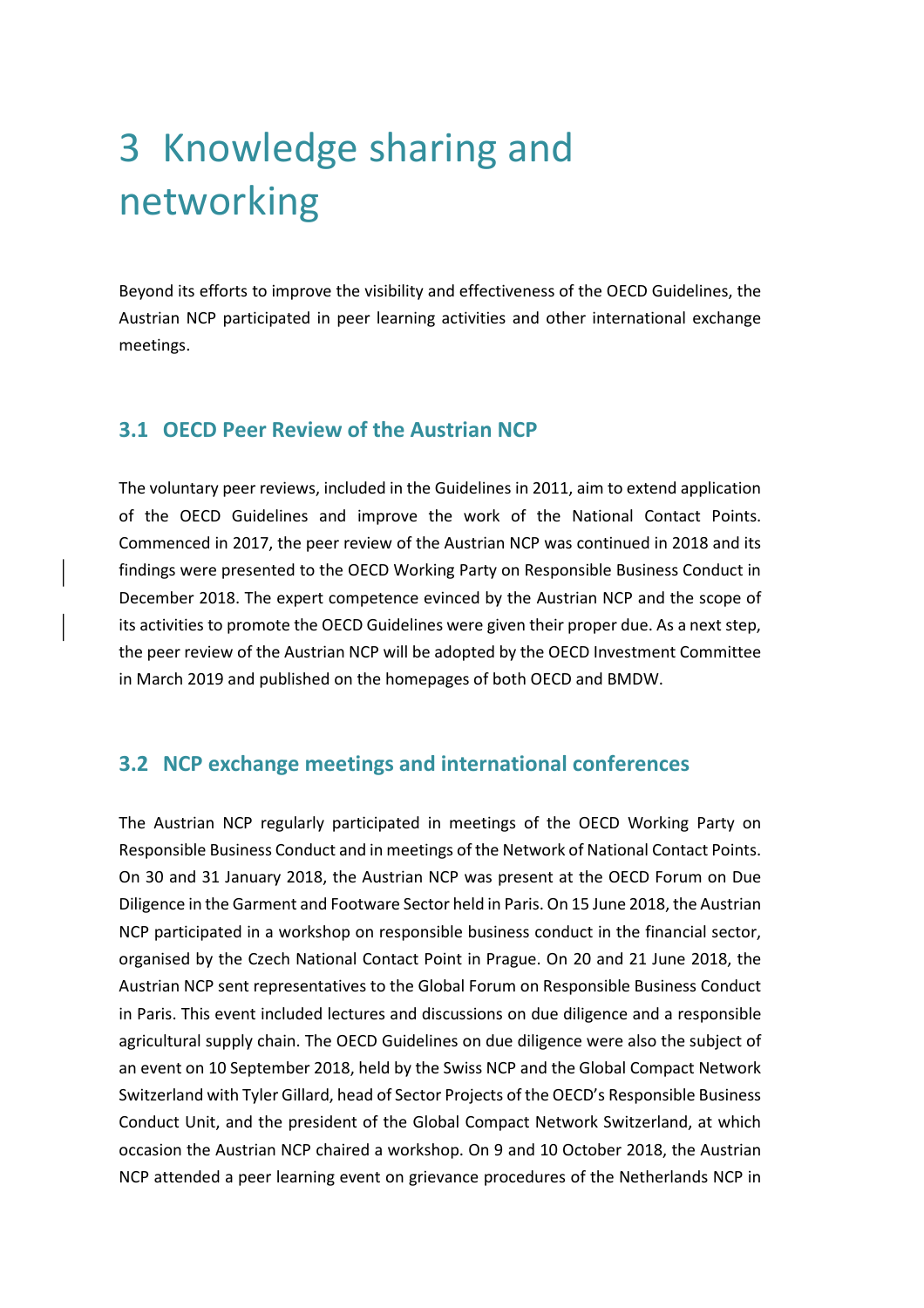The Hague. On 3 and 4 December 2018, the Austrian NCP participated in a meeting of the OECD Working Party on Responsible Business Conduct where its peer review was presented and opinions were exchanged with stakeholders BIAC, TUAC and OECD Watch. On 5 December 2018, the Austrian NCP joined a meeting of the NCP network.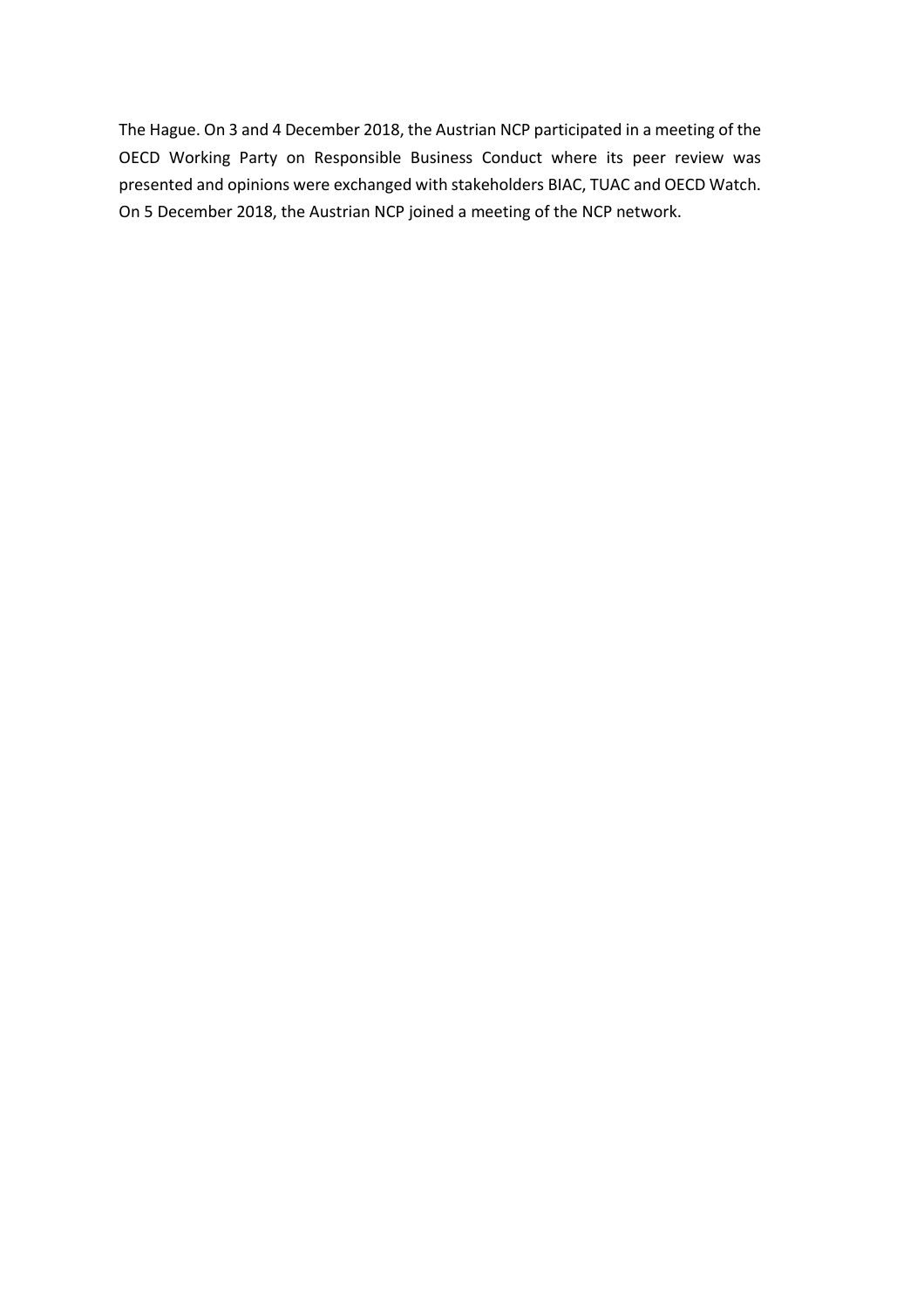## <span id="page-13-0"></span>4 Contact

#### **Austrian National Contact Point for the OECD Guidelines for Multinational Enterprises**

Federal Ministry for Digital and Economic Affairs

Stubenring 1, A-1010 Vienna

+43 1 711 00-805240 and -805050

[ncp-austria@bmdw.gv.at](mailto:ncp-austria@bmdw.gv.at)

www.oecd-leitsaetze.at